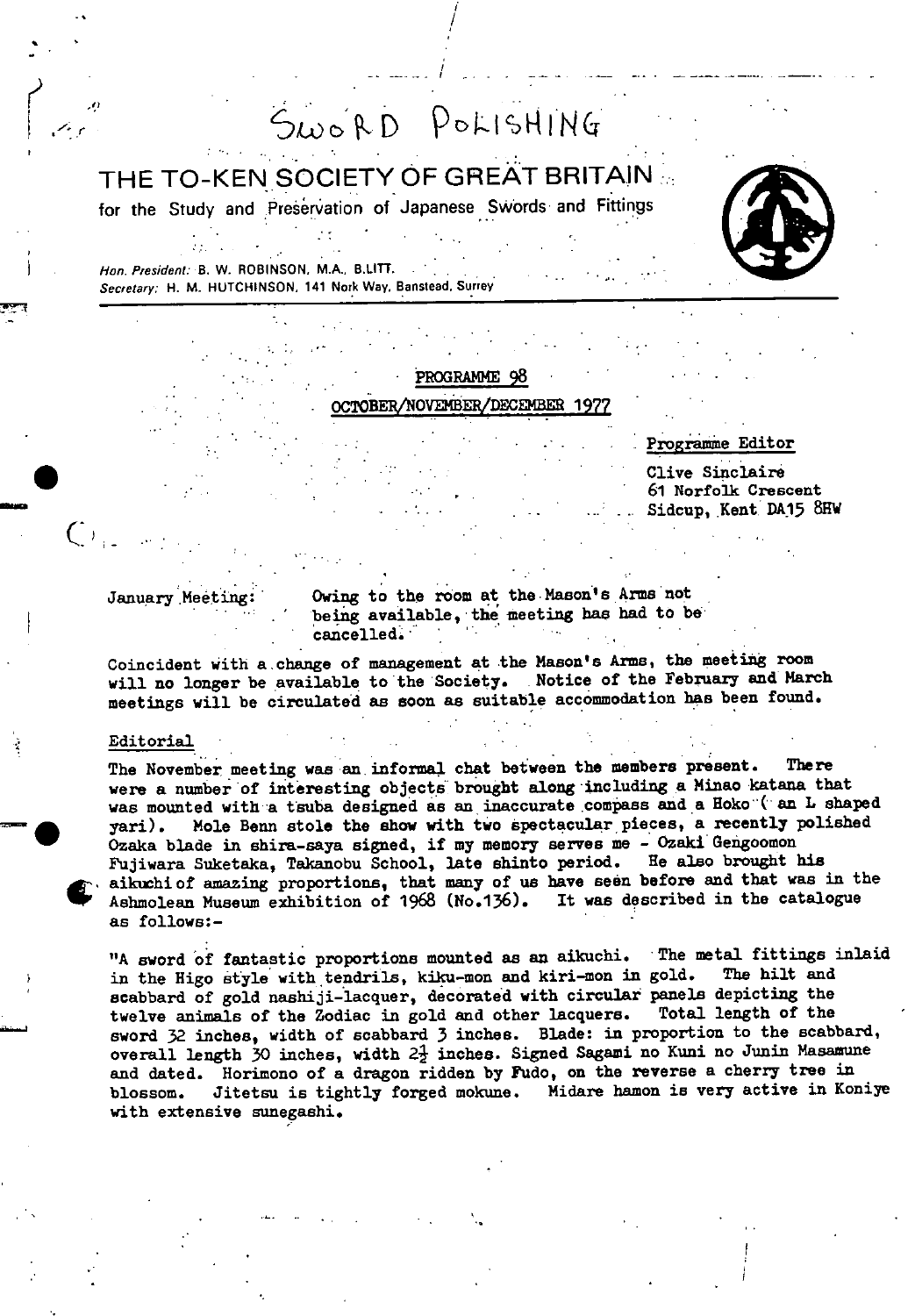It is difficult to say for what purpose a sword of this proportion was made. It appears to be an enlarged copy of one of the tanto of the Emperor Godaigo Temo, the blade of which was by Masamune, of the same shape and with a cherry tree horimono. This blade is of 19th Century shape and with a cherry tree horimono. workmanship, probably connected with the Naotane School (because of the quality horimono? - Ed.) and is of excellent quality. It is typical of the many normally sized tanto of the 19th Century which have a similar metal structure and elaborate horimono, and which are usually signed Masamune or Sadamune".

۰

Mole said at the meeting that he had an unofficial attribution that the blade was made by Gassan Sadakatsu.

My thanks to Han Bing Siong from the Netherlands who contributed the following to our programme: -

# ATTACK ON TANKS WITH JAPANESE SWORDS IN WORLD WAR II

In his article "THE SHIN-GUNTO OR "MILITARY SWORDS" " piblished in Volume I No.4 of the Journal of our Society, Mr. Holtaway wrote: "It is a fascinating thought that some of these old blades had been in the owners family for centuries, relics from old wars, once again mounted<br>family in a convincibly the latest in a long line of warriors. That for battle and carried by the latest in a long line of warriors. these latter day Samurai were true to their ancient traditions of self abnegation in battle is well attested, indeed it is on record that • Japanese officers have been seen, in the closing stages of the war, to charge tanks, armed only with the Shin-gunto".

During a recent holiday in England I visited the Museum of the Cheshire Regiment in Chester. There I saw a sword that was used for such an attack on a tank. For those who may perhaps have questioned the effectivity of an attack on a tank with a sword, I quote the explanation ' of the museum:

"A Japanese officer only armed with this sword climbed onto a tank and stabbed both Captain Carnaby and his gunner before being shot by L/cpl. Jenkins MM in hand to hand combat in the tank".

According to the explanation the sword concerned has a mumei o-suriage blade of the 14th century. The mounting is the usual Shin-gunto mounting. The tassels, very unfortunately, are lacking.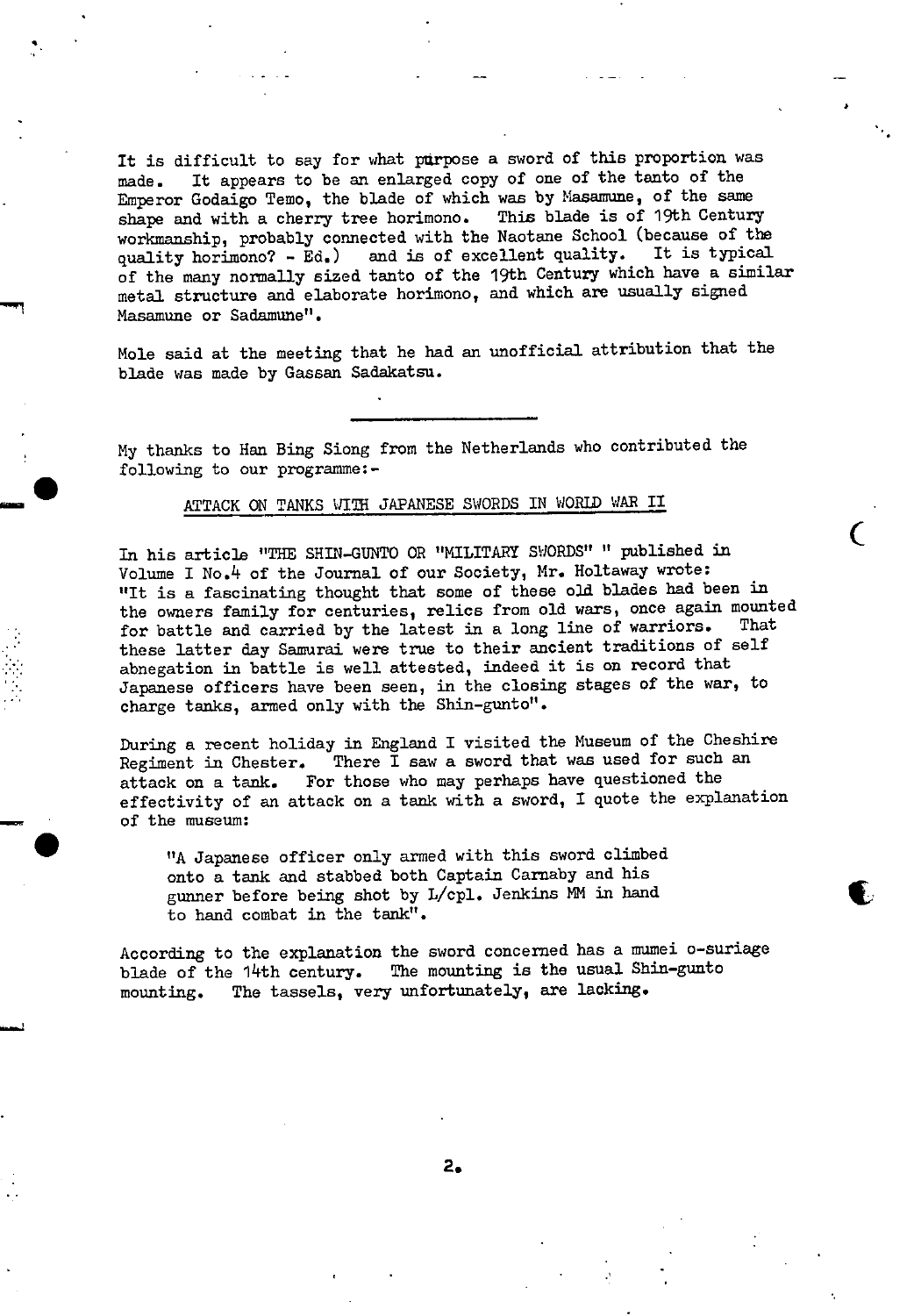# THE MIOCHIN FAMILY

A book called "Miochin Rekidai Zokufu" (Records of the Miochin Family) contains a number of doubtful facts about this celebrated family, and dates its origins from the misty times of mythology, relating the founder of the house to the God Takaru who taught him the art of working in metals. A more likely account says that it was from the founder of the Ri family, • Munenori, son of Hikofuto. Oshinobu no Mikoto, grandson of eighth Emperor, Kogen (BC 214 - 158) that they descended. This ancestor was called Masuda Takenouchi no Sukune who was supposed to have served six successive-Emperors from AD7I to AD 399. This unlikely fact may. be explained by the supposition that Sukune was a hereditary title, passed from generation to generation. Tradition states that Masada made a suit of armour for the Emperess Jingo on her ecpedition. to Korea, although there is some doubt **even** of the existence of Jingo and her trip. When the first Miochin, Murosuke was appointed amourer to the Shogun in the latter half of the 16th century, he claimed there had been an uninterrupted succession of armourers in the Masuda family for 1080 years.

The earliest signed examples of Miochin work are by Nobuiye who lived from  $1504 - 1564$  and was first called Yasuiye. He made a helmet for. Takeda Harunobu (Takeda Shingen) after which he was given a character from his patron's name and thereafter was called Nobuiye. At the same time, and in the nearby province of Hitachi, lived Miochin Yoshimichi (working 1521 - '1531) Who was head: of a branch of the family (Nobuiye. was head of the main line) who also. signed his work.

It is probable that the family did in fact go back as far as about AD  $\mathcal{D}$ . It should be remembered that adoption into the family, in order to pass the art along, was common practice and that blood-line did not always  $\text{count.}$ 

The following list, corresponds to the characters shown overleaf:-

| 1.  | Mune-Nori   |                                                                        |             | 17. Mune-Tsugu (working AD 668-672)                                                                            |  |
|-----|-------------|------------------------------------------------------------------------|-------------|----------------------------------------------------------------------------------------------------------------|--|
| 2.  | Mune-Yoshi  |                                                                        |             | 18. Mune-Toshi                                                                                                 |  |
| 3.  | Mune-Kazo   |                                                                        | 19.         | Mune-Matsu                                                                                                     |  |
| 4.  | Mune-Aki    |                                                                        | $\cdot$ 20. | Mune-Shige                                                                                                     |  |
|     | liune-Taka  |                                                                        | 21.         | Mune-Maru (working AD 782-876)                                                                                 |  |
| 6.  | - Mune-Taka |                                                                        | 22.         | Mune-Yo.                                                                                                       |  |
|     | Mune-Moto   |                                                                        | $-23.$      | Mune-Kazu                                                                                                      |  |
| 8.  | Mune-Tada   |                                                                        | 24.         | Mune-Kuni (working AD $931-946$ )                                                                              |  |
| 9.  | Mune-Katsu  |                                                                        | $\sim 25$ . | Mune-Nagu<br>$\mathcal{L}_{\text{max}}$ , and $\mathcal{L}_{\text{max}}$                                       |  |
| 10. | Mune-Kado   |                                                                        |             | 26. Mune-Tora                                                                                                  |  |
| 11. | Mune∸Aki.   | $\mathcal{L}_{\text{max}}$ , and the set of $\mathcal{L}_{\text{max}}$ |             | 27. Mune-Yori de la contrata della contrata di contratto di contratto di contratto di contratto di contratto d |  |
| 12. | Mune-Haru   |                                                                        | 28.         | Mune-Moto                                                                                                      |  |
| 13. | Mune-Hira   | $\sim$ 29.                                                             |             | Mune-Mori<br><b>Contract Contract</b>                                                                          |  |
| 14. | Mune-Toshi  |                                                                        | 30.         | Mune-Suye<br>the contract of the contract of the                                                               |  |
| 15. | Mune-Chika  |                                                                        |             | $\sim$ 31. Mune-Zane (working AD $947-988$ ).                                                                  |  |
| 16. | Mune-Michi  |                                                                        |             | 32. Mune-Kazu (working AD 987)                                                                                 |  |
|     |             |                                                                        |             |                                                                                                                |  |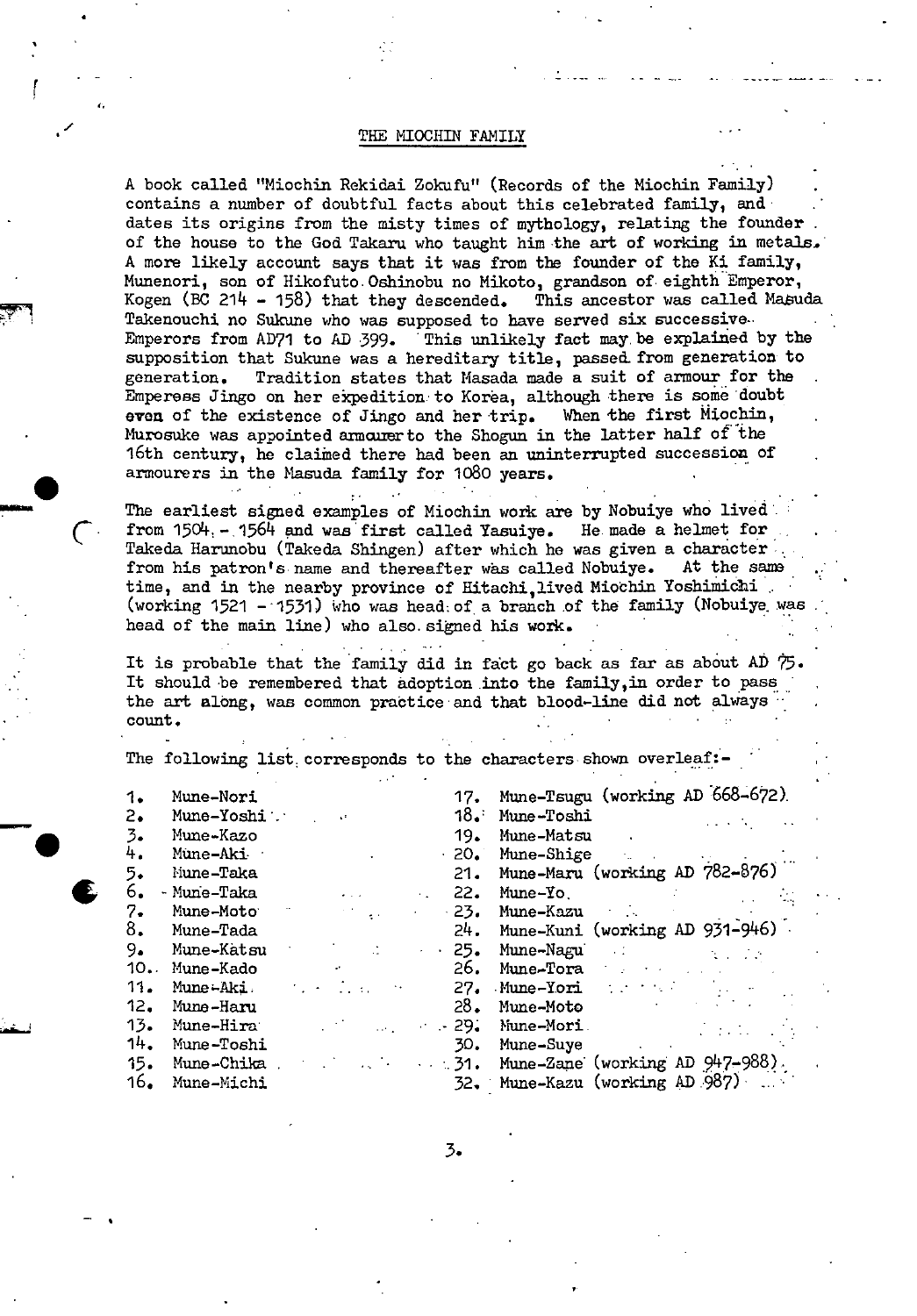List contd...

- 33. Mime -Mura
- 34. Mune-Naka :-
- 35. Mune Tsunè<br>36. Mune-Yoshi
- 36. Mune-Yoshi (working AD 1110 1184)<br>37. Mune-Suke (1st Miochin, AD 1154 11
- 37. Mune-Suke (1st Miochin, AD 1154 1189) .<br>38. <u>Mune-Kiyo</u>
- 38. Müne-Kiyo, . ... .. I .- .. . . 2nd Miochin, 1190 - 1200:called Giobu no Tayee, of Kamakura. in Sagami.<br>in Sagami.<br>Mune-Yoshi
- $39.$ Mune-Yoshi
	- Formerly called Uchu and later Tanomo, lived at Kamakwa . about 1190 - 1198.
- 40. <u>Mune-Yasu</u> called Tanomo from Sagami about 1204. . . . . . . .
- 41. Yosni-Tsugu called Shune or Heidayu from Sagami about 1204... 42. Mune-Hide formerly called Sarai and later Kwando from
- Sagami about 1204.
- 43. Yoshi-Kiyo . . called Hiobu no Tayu and later Heinai, from Sagami  $\mathcal{L}_{\mathcal{A}}$  is the set of  $\mathcal{L}_{\mathcal{A}}$  . In the set of  $\mathcal{L}_{\mathcal{A}}$
- 1+4. Mune-Yuki 3rd Miochin, called Hiobu-nó-Tayu, lived at Horikawa, Ichijo and Kyoto about  $1207 - 1210$ . ...
- 45. Mune-Nao called Daikaku or Sayemon lived at Horikawa,. Ichijo, . ( and Kyoto about 1204 1231. . .. ,...
- 46. Mune-Masu 4th Miochin, palled Hioye-no-Jo lived at Katayana. in the province of Kii, about  $1219 - 1233$ .
- 47. Mune-Kane called Heidayu or Heita, province of Kii, about 1233.<br>48. Mune-Sani called Sana-no-suke, or Heita, province of Kii, about 1
- called Sana-no-suke, or Heita, province of Kii. about 1234. 49. Mune-Shige 5th Miochin called Saiko-no-Tayu, lived at Odawara
	- about  $1247.$
- 50. Mune-To called Sama-no-Suke, lived at Odawara about  $1249 1255$ .<br>51. Mune-Tada 6th Miochin, called Shindayu, lived at Sano in Mino
- 6th Miochin, called Shindayu, lived at Sano in Mino ... province, about  $1278 - 1287$ .
- 52. Shige-Iye called Katayu or Motome from Mino province, about  $1298 1287$ .
- 53. Yoshi-Shigé dalled Kwaku or Kataro from Mino province, about 1299 1301.<br>54. Mune-Tada 7th Miochin, called Ukon-no-Tayu, lived at Kujo,
- 7th Miochin, called Ukon-no-Tayu, lived at Kujo, Kyoto about  $1306.$
- 55. Mune-Yoshi called Hiogo or Tsashima, lived at Kujo, Kyoto, about 1321 1323.
- 56. Mune-Mitsu 8th Miochin, called Hiobu-no-Tayu, lived at Kujo, Kyoto 1321.- 23.
- 57. Mune-Nori called Sakonji or Tamiya, lived Kujo, Kyoto about 1326 1328.<br>58. <u>Mune-Masa</u> 9th Micchin, called Sakon-no-Tayu, lived at Horokawa, 9th Miochin, called Sakon-no-Tayu, lived at Horokawa, Ichijo and Kyoto about 1387.
- 59. Mune-Yasu 10th Miochin, called Hioye-no--suke, lived at Horikawa, Ichijo and Kyoto about 1387.
- 60. Mune-Toki formerly called Mimbu and later Shikibu-no-Tayu, lived at Horikawa about  $1387 - 1388$ .
- 61. Yoshi-Hiro 11th Miochin, called Sakio-no-Tayu, lived at Horikawa,<br>Ichijo and Kyoto, about 1390 1393.  $\overline{\text{Ichijo and }}}$  Kyoto, about 1390 - 1393.
- 62. Yoshi-Tada .12th Miochin,. called Sahioye-no-Jo, lived at Horjkawa,. Ichijo. and Kyoto about 1394 - 1427. . . .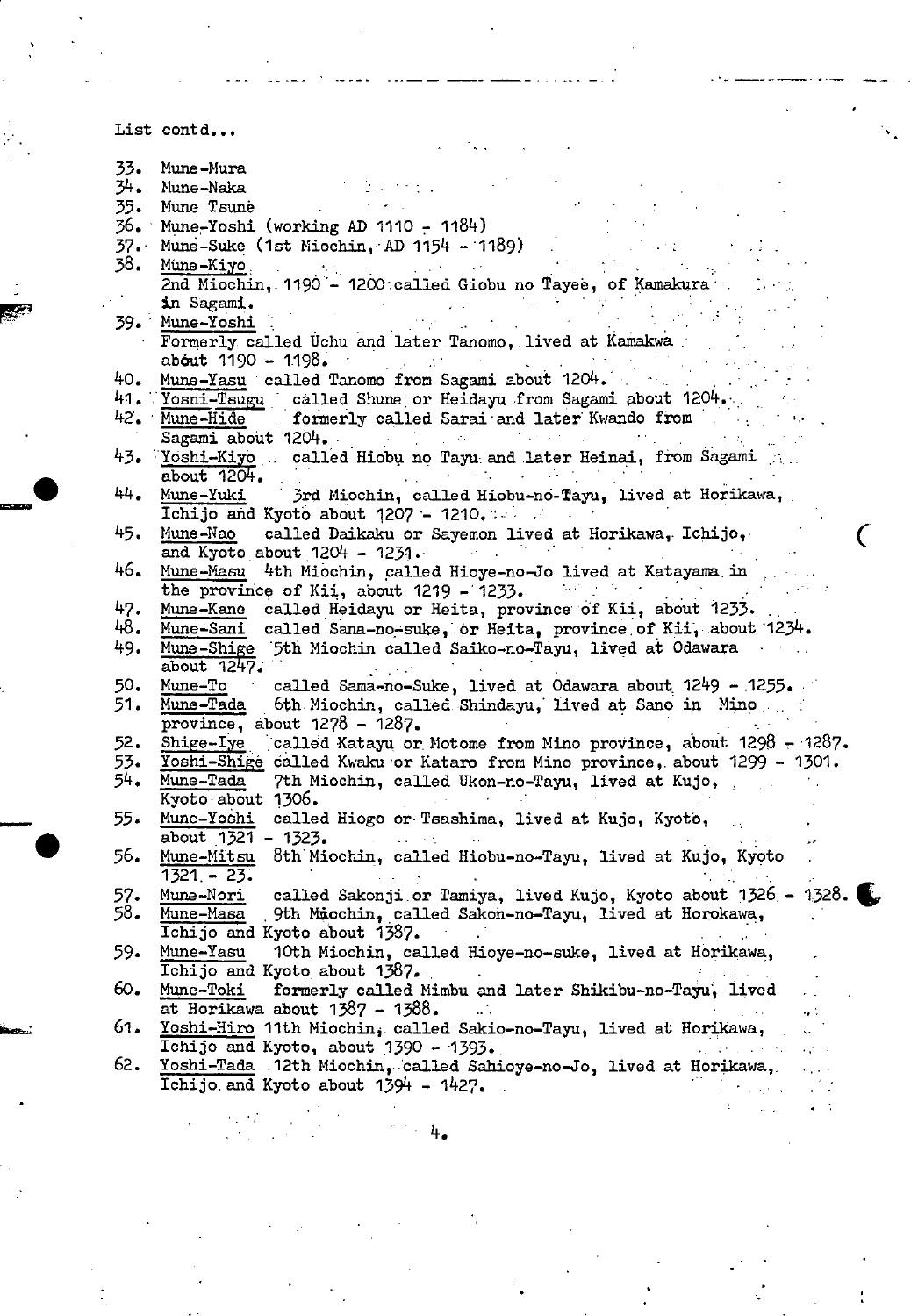| 63.           | Yoshi-Nori<br>13th Miochin, called Goro, lived at Horikawa, Ichijo<br>and Kyoto, about 1428.                                                                                                        |
|---------------|-----------------------------------------------------------------------------------------------------------------------------------------------------------------------------------------------------|
| 64.           | 14th Miochin, called Rokuro Dayu, lived at Horikawa,<br>Yoshi-Naga<br>about $1449 - 51$ .                                                                                                           |
| 65.           | called Skikibu-no-Tayu lived at Horikawa and Ichijo<br>Taka-Yoshi<br>about 1449 - 51. He was one of the "Three Renowned Artists"<br>(Nahi-no-San Saku) the other two being Yoshi-michi and Nobuiye. |
| 66.           | (Nos. 89 and 106 respectively).<br>Yoshi-Mochi 15th Miochin called Shinjiro lived at Kamakura,<br>about $1469 - 86$ .                                                                               |
| 67.<br>68.    | Yoshi-Yasu<br>called Saburo-dayu.<br>Yoshi-Hisa<br>called Shinkuro or Shimpachi, lived at Horikawa, Ichijo<br>and Kyoto about $1469 - 86$ .                                                         |
| 69.           | Nari-Kuni<br>called Jiro-tayu, lived at Kotaba in Kozuke province<br>about $1528 - 31$ .                                                                                                            |
| 70.           | Nari-Kuni<br>called Sentaro.                                                                                                                                                                        |
| 71.           | Kuni-Chika<br>called Horai Saburo, lived at Kobata about 1525 - 31.                                                                                                                                 |
|               | called Hachiro, lived in Kozuke province about 1532 - 54.<br>72. Nari-Chika                                                                                                                         |
|               | 73. Nori-Shige                                                                                                                                                                                      |
| 74.           | Chika-Shige                                                                                                                                                                                         |
|               | 75. Nori-Kuni<br>All pupils of Nari-Chika. (No.72)                                                                                                                                                  |
| 76.           | Shige-Kuni                                                                                                                                                                                          |
| 77.           | Shige-Nori                                                                                                                                                                                          |
| 78.<br>79.    | Mune-Yoshi<br>Pupils of Shige-Nori<br>(No.77)<br>Mune-Toki                                                                                                                                          |
|               |                                                                                                                                                                                                     |
| 80.           | called Horai Taro, of Kobata, Kozuke province about 1558 - 69.<br>Nari-Shige                                                                                                                        |
| 81.           | Nobu-Fusa<br>pupil of Norishige                                                                                                                                                                     |
| 82.           | Fusa-Shige                                                                                                                                                                                          |
| 83.           | Kuni-Hisa<br>called Horai Kuro, lived in Kozuke and Kaga province,                                                                                                                                  |
|               | about $15\overline{3}2 - 54$ .                                                                                                                                                                      |
| 84.           | Kuni-Hiro<br>pupil of Kuni-Hisa.                                                                                                                                                                    |
| 85.           | Hisa-Iye<br>called Denshishiro, lived at Yukinoshita in Sagami,<br>about $1596 - 1614$ .                                                                                                            |
| 86.           | Masa-Iye                                                                                                                                                                                            |
| 87.           | Tsugu-Kiyo                                                                                                                                                                                          |
| 88.           | Yoshi-Yasu<br>16th Miochin, called Saburo-Dayu and lived at Fuchu                                                                                                                                   |
|               | in Hidachi province and at Odawara, about 1489 - 91.                                                                                                                                                |
| 89.           | Yoshi-Michi called Sakon, lived at Horikawa, Ichijo, Kyoto, Fucho in                                                                                                                                |
|               | Hidachi and in the province of Kozuke, about 1521 - 31.                                                                                                                                             |
|               | Known as one of the "Three Renowned Artists" (No. 65 and 105) he is.                                                                                                                                |
|               |                                                                                                                                                                                                     |
|               | one of the first artists known to have signed his work.                                                                                                                                             |
| 90.           | called Matashiro and later Shindayu, lived at Fuchu in<br>Katsu-Yoshi                                                                                                                               |
|               | Hidachi province, about 1521 - 31.                                                                                                                                                                  |
| 91.           | Katsu-Masa<br>called Goro, studied under Katsuiye, became a pupil                                                                                                                                   |
|               | of Nobaiye, lived at Kozuke, about $1532 - 54$ .                                                                                                                                                    |
| 92.           | called Jiro, lived in Kozuke, about 1532 - 54.                                                                                                                                                      |
| 93.           | Katsu-Yoshi<br>a pupil of Katsu-Hisa.                                                                                                                                                               |
| 94.           | Yoshi-Iye<br>lived at Yawata, province of Kozuke, about 1573 - 91.                                                                                                                                  |
| $95 -$<br>96. | Mune-Hisa<br>called Hiobu-no-To lived in Kozuke, about 1521 - 27.<br>Mune-Toki<br>called Saburo, lived in Kozuke, about 1532 - 54,                                                                  |

 $\bullet$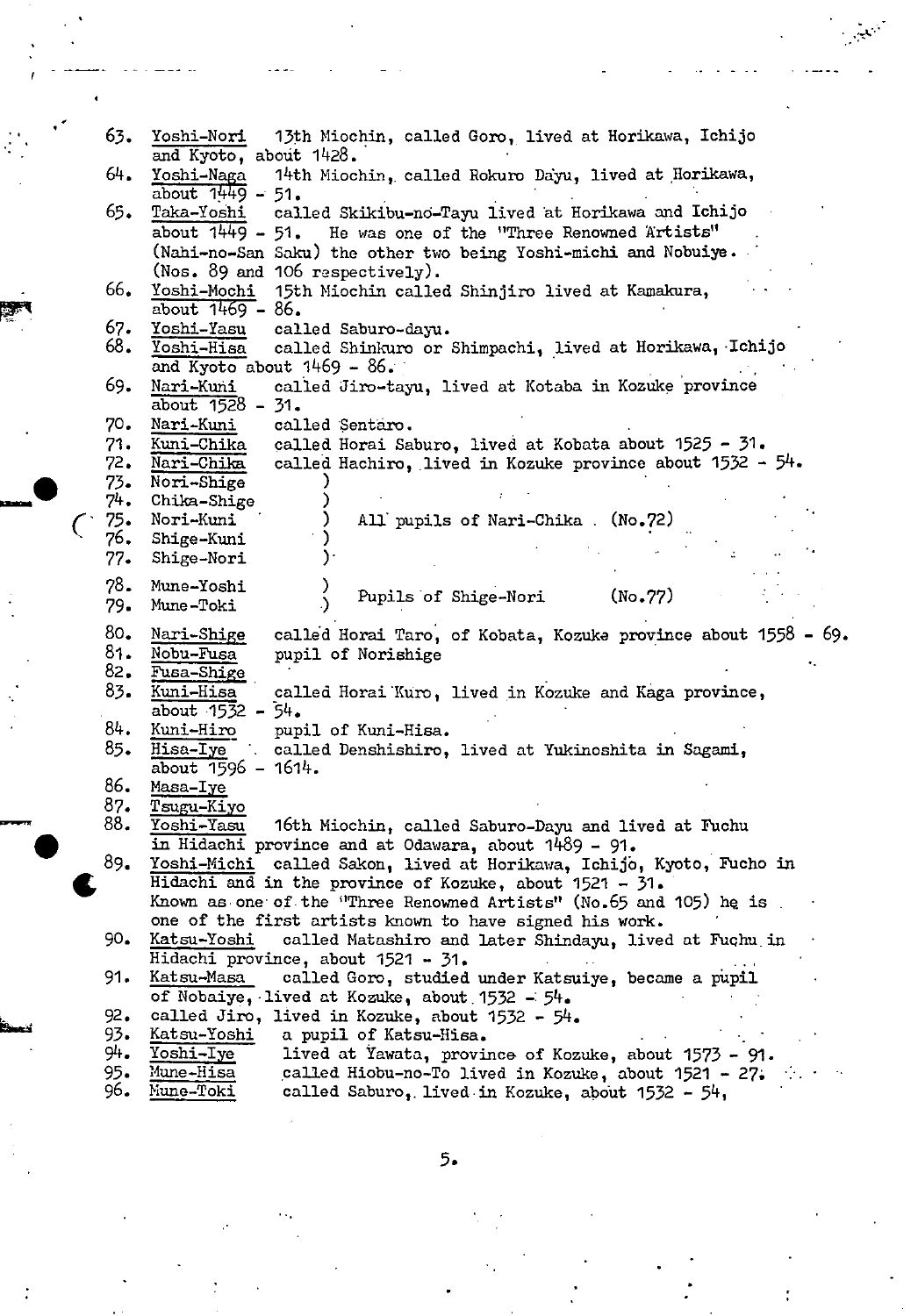|  | 97. Yoshi-Hisa called Matahachiro, lived at Kamakura in Sagami                                                                                                                                                                                        |
|--|-------------------------------------------------------------------------------------------------------------------------------------------------------------------------------------------------------------------------------------------------------|
|  | province, about $1532 - 54$ .                                                                                                                                                                                                                         |
|  | 98. Yoshi-Michi called Kichibei, lived at Iwaki in Mutsu province.                                                                                                                                                                                    |
|  |                                                                                                                                                                                                                                                       |
|  | 99. Yoshi-Shige called Kiujiro, lived at Yukinoshita, Sagami province,                                                                                                                                                                                |
|  | about 1573 - 91.                                                                                                                                                                                                                                      |
|  | 100. Yoshi-Yuki                                                                                                                                                                                                                                       |
|  | 101. Yoshi-Sada                                                                                                                                                                                                                                       |
|  | 102. Hisa-Yoshi<br>Pupils of Nobuiye<br>(No.106)                                                                                                                                                                                                      |
|  | 103. Nobu-Yoshi                                                                                                                                                                                                                                       |
|  |                                                                                                                                                                                                                                                       |
|  | 104. Nobu-Hisa                                                                                                                                                                                                                                        |
|  | 105. Fusa-Iye                                                                                                                                                                                                                                         |
|  | $106.$ Nobu-Lye<br>17th Miochin, called Sakon-no-Shogen or Kakui after he                                                                                                                                                                             |
|  | retired.<br>He lived at Shirai in Kozuke province, about $1521 - 54$ .                                                                                                                                                                                |
|  | He was the third of the "Three Renowned Artists" and along with                                                                                                                                                                                       |
|  | Yoshimichi was the first known to have signed his work.<br>Originally                                                                                                                                                                                 |
|  | called Yasuiye he later changed his name to Nobuiye (see opening                                                                                                                                                                                      |
|  |                                                                                                                                                                                                                                                       |
|  | $section)$ .<br>It is thought that many of the pieces carrying his                                                                                                                                                                                    |
|  | signature were actually made by his pupils.                                                                                                                                                                                                           |
|  | 107. Fusa-Nobu called Shingoro and later Tokichi, lived in Kozuke.                                                                                                                                                                                    |
|  | 108. Katsu-Iye<br>called Magoshiro and later Kotayu, lived at Kobata in                                                                                                                                                                               |
|  | Kozuke province. Said to have been a pupil of Katsuyoshi (No.93).                                                                                                                                                                                     |
|  | 109. Mune-Nori called Kwoka, lived in Kozuke province.                                                                                                                                                                                                |
|  | 110. Nobu-Tada<br>lived at Fuchie in Kai province.                                                                                                                                                                                                    |
|  | 111. Nobu-Fusa                                                                                                                                                                                                                                        |
|  | called Shingoro, lived at Fuchie.                                                                                                                                                                                                                     |
|  | 112. Nobu-Yasu<br>Founder of the Saotome family, the other great armourer                                                                                                                                                                             |
|  | family of Japan was, therefore, a branch of the Miochin.                                                                                                                                                                                              |
|  | 113. Fusa-Iye<br>called Hanshiro of Kozuke.                                                                                                                                                                                                           |
|  | 114. Fusa-Yoshi called Hanrokuro of Kozuke, about 1521 - 54.                                                                                                                                                                                          |
|  | 115. Fusa-Mune<br>called Handayu, lived in Odawara, about 1558 - 69.                                                                                                                                                                                  |
|  | 116. Iye-Fusa<br>called Bungoro, lived in Odawara, about 1558 - 69.                                                                                                                                                                                   |
|  | 117. Nobu-Hiro<br>called Bunshishiro, lived in Kamakura, about 1558 - 69.                                                                                                                                                                             |
|  |                                                                                                                                                                                                                                                       |
|  | 118. Nobu-Yoshi called Kuhachiro, lived in Odawara, about 1521 - 54.                                                                                                                                                                                  |
|  | 119. Nobu-Yuki                                                                                                                                                                                                                                        |
|  | 120. Nobu-Tsuna                                                                                                                                                                                                                                       |
|  | 121. Nobu-Masa                                                                                                                                                                                                                                        |
|  | 122. Nobu-Mitsu                                                                                                                                                                                                                                       |
|  | $\mathcal{L}^{\mathcal{L}}$ and $\mathcal{L}^{\mathcal{L}}$ are the set of the set of the set of the set of the set of the set of the set of the set of the set of the set of the set of the set of the set of the set of the set of the set of the s |
|  | From Nobu-Fusa (No.111) to Nobu-Mitsu (No.122) they were all                                                                                                                                                                                          |
|  | pupils of Nobuiye (No.106).                                                                                                                                                                                                                           |
|  |                                                                                                                                                                                                                                                       |
|  | 123. Sada-Iye 18th Miochin, called Matahachiro and Heiroku, living                                                                                                                                                                                    |
|  | at Odawara and then in Iga province.                                                                                                                                                                                                                  |
|  | $124.$ Uji-Iye<br>$\mathcal{L}_{\text{max}}$ , where $\mathcal{L}_{\text{max}}$                                                                                                                                                                       |
|  |                                                                                                                                                                                                                                                       |
|  | 125. Kaga-Iye<br><b>Pupils of Sada Iye</b><br>$\sim 10^6$                                                                                                                                                                                             |
|  | 126. Sada-Yuki                                                                                                                                                                                                                                        |
|  | 127. Mune-Iye<br>19th Miochin, called Kiutaro, lived in the province                                                                                                                                                                                  |
|  | of $Omi$ , about $1572 - 1623$ .                                                                                                                                                                                                                      |
|  | 128. Mune-Nobu<br>20th Miochin, titled Osumi-no-Kami, lived at Osaka                                                                                                                                                                                  |
|  | and later at Yedo, about $.1616 - 23$ .                                                                                                                                                                                                               |
|  | 129. Mune-Kiyo<br>called Masayemon and later Tango, also lived at                                                                                                                                                                                     |
|  | Osaka and then at Yedo, about 1592 - 1614.                                                                                                                                                                                                            |
|  |                                                                                                                                                                                                                                                       |

 $\overline{C}$ 

 $\mathbf{L}$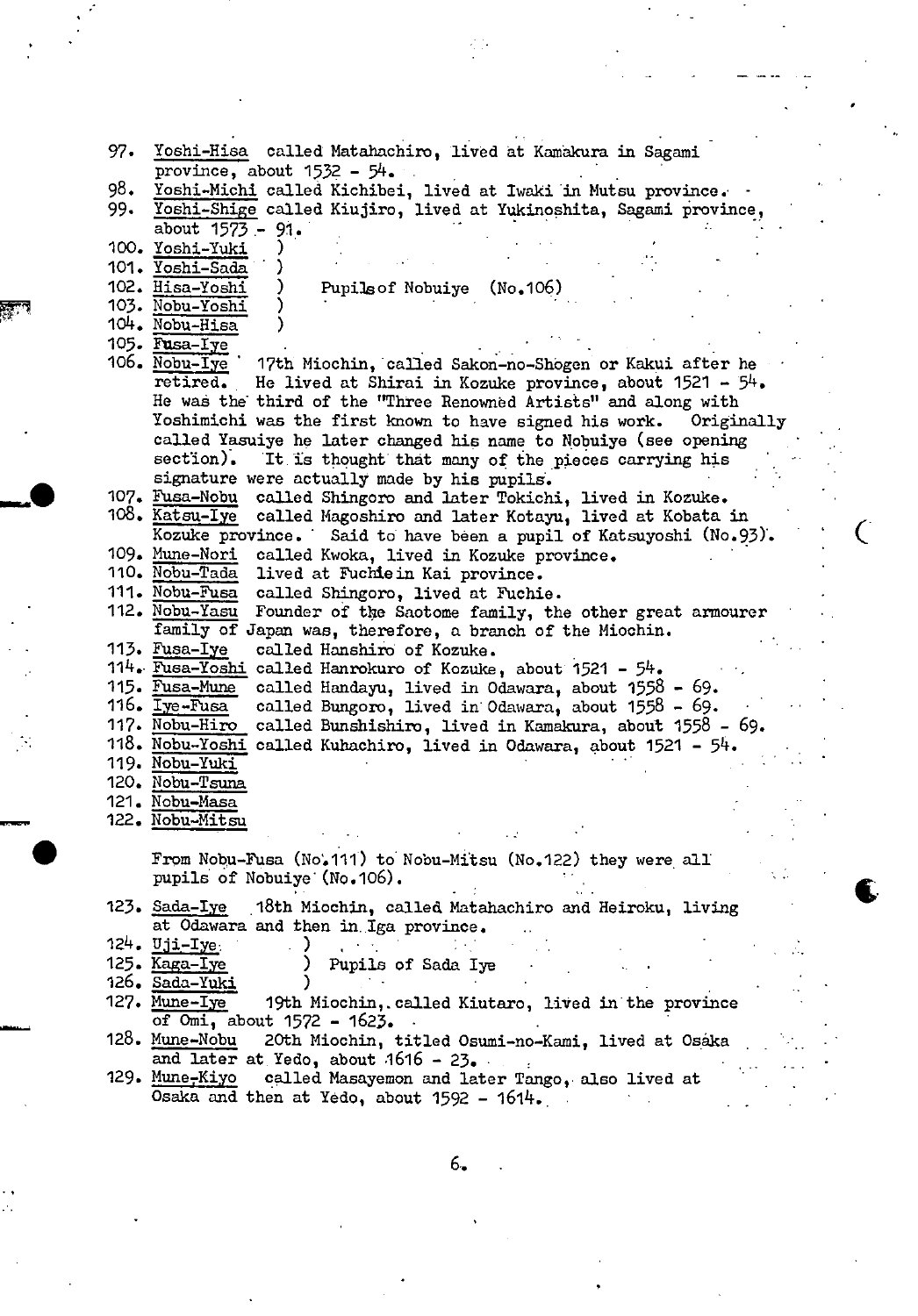| 130.         | Mune-Nagu<br>called Tajima.                                                           |
|--------------|---------------------------------------------------------------------------------------|
| 131.         | Mune-Hide<br>called Bingo.                                                            |
| 132.         | Masa-Iye<br>called Suketaro, lived in Yukinoshita in Sagami,                          |
|              | about $1596 - 1614$ .                                                                 |
| 133.         | Masa-Tsugu called Sakichi, as above and same period.                                  |
| 134.         | Kuni-Michi<br>21st Miochin, titled Nagato-no-Kami or Yamoto-no-Kami,                  |
|              | lived in Kanada, Yedo, about 1624 - 43.                                               |
| 135.         | Mori-Suke<br>called Kichizayemon; lived at Yedo.                                      |
| 136.         | Haru-Nobu<br>called Toma, lived first at Osaka and later at Yedo.                     |
| 137.         | Mune-Suke<br>22nd Miochin, called Shikibu and later Osumi-no-Kami,                    |
|              | lived at Kanada and Oyama about 1688 - 1735.                                          |
| 138.         | Mune-Aki<br>called Shikibu and Kosaburo, lived at Yedo about                          |
|              | $1673 - 1740.$                                                                        |
| 139.         | Mune-Kata<br>called Yohei, lived first at Yedo and later at Tsugari                   |
|              | in Mutsu province, about 1681 - 1683.                                                 |
| 140.         | Mune-Zare<br>called Tozo, lived at Yedo, about $1684 - 87$ .                          |
| 141.         | Mune-Naga<br>called Shimpei, lived at Yedo about 1684 - 1763.                         |
|              | 142. Mune-Suni<br>called Tanono, lived at Yedo.                                       |
|              |                                                                                       |
|              | Mune-Aki (No.138) to Mune-Suni (No.142) were all                                      |
|              | pupils of Munesuke (No.137).                                                          |
|              |                                                                                       |
|              | 143. Kuni-Michi<br>called Shiki-no-Jo, and Uma-no-Suke died whilst young.             |
| 144.         | Mune-Masa<br>23rd Miochin, titled Osumi-no-Kam, or Uma-no-Suke                        |
|              | and formerly Sarai, lived at Yushima, Yedo about 1716 - 35.                           |
| 145.         | Mune-Masa<br>24th Miochin, called Seijiro, and later Nagato-no-Kami                   |
|              | lived at Yushima, Yedo about 1688 - 1740.                                             |
| 146.         | Nune-Masa<br>26th Miochin, known as Osume-no-Kami, Uma-no-Suke                        |
|              | and Surai, about $1716 - 35$ .                                                        |
| 147.<br>148. | Mune-Chika - known as Osume-no-Kami, and Kinsuke about 1779 - 80.                     |
|              | Mune-Yuki<br>called Shizuma, lived at Ibi, in the province of                         |
| 149.         | Hiuga, about $1744 - 47$ .                                                            |
| 150.         | Mune-Yasu<br>called Oye, lived in Kochi, in Tosa province about 1751-63.<br>Mune-Kuni |
|              | called Iwami, lived at Aizu in Mutsu province<br>about $1751 - 63$ .                  |
|              |                                                                                       |
|              | Munemasa (No.146) to Munekuni (No, 150) were all pupils                               |
|              | of Munemasa (No.145)                                                                  |
|              |                                                                                       |
| $E_{151}$    | Mune-Taye<br>called Osumi-no-Kami, formerly Mondo, lived at                           |
|              | Yushima, Yedo about 1794.                                                             |
| 152.         | Mune-Hiro<br>lived at Tosa.                                                           |
| 153.         | Mune-Fusa<br>about 1800.                                                              |
| 154.         | Kune-Katsu<br>about 1800.                                                             |
| 155.         | Mune-Yasu<br>about $1833 - 38$ .                                                      |
| 156.         | Mune-Tane<br>29th Miochin, titled the "Premier Armour Expert                          |
|              | of Japan" lived at Yeishima, Yedo about 1840.                                         |
| 157.         | Mune-Hisa<br>about 1850.                                                              |
| 158.         | Mune-Yoshi<br>lived at Yedo, about $1851 - 58$ .                                      |
|              |                                                                                       |
|              | No. 151 to No. 158 all Mune.                                                          |

7.

 $\begin{bmatrix} 1 \\ 1 \\ 1 \end{bmatrix}$ 

r L

 $\frac{1}{\sqrt{2}}$ 

لنعقد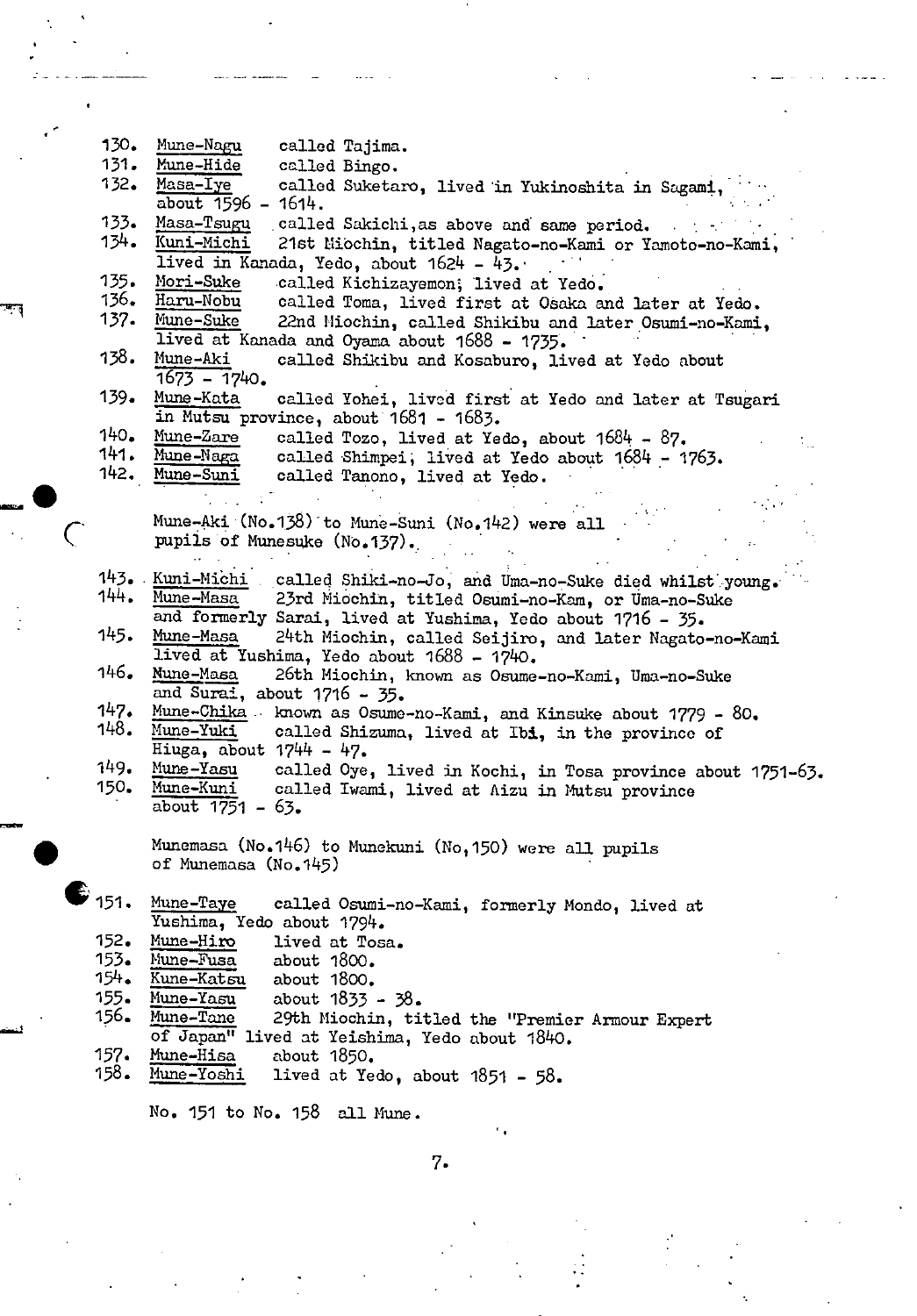159. Mune-Haru called Mondo about 1860.<br>160. Mune-Romo about 1860.

160. <u>Kune-Romo</u> about 1860.<br>161. Mune-Yoshi worked in To 161. Mune-Yoshi worked in Tokyo, about 1852 - 1940.<br>162. Mune-Yuki worked in Tokyo, about 1917 - 40, w worked in Tokyo, about 1917 -  $40$ , with his father Muneyoshi (No. 161) made the famous amour presented to the puppet emperor of Manchuko, shortly before the outbreak. of the Second World War.

I

No. 159 to 162 all Mune.

 $\mathcal{L}_{\text{max}}$ 

 $\mathcal{L}(\mathcal{E})$  and  $\mathcal{E}(\mathcal{E})$ 

as

(All dates shown are approximate working dates).

It may be seen from the above lengthy list the Miochins were masters of fine metal work from the earliest times right up to the modern period. The book mentioned at the beginning of this article, (Miochin Rekidai Zokufu) **is,** however, thought by some informed sources, to have been written in the 17th century and be an almost complete work of fiction; the writer merely trying to produce an impression gehealogy. Be that as it may, generally it is accepted that no great trust should be placed on the artists before 1500, that is to say before Yoshimichi and Nobuiye.

- 11

 $\mathcal{L}^{\mathcal{L}}$ 

Clive Sinclaire

 $\bullet$ 

C

4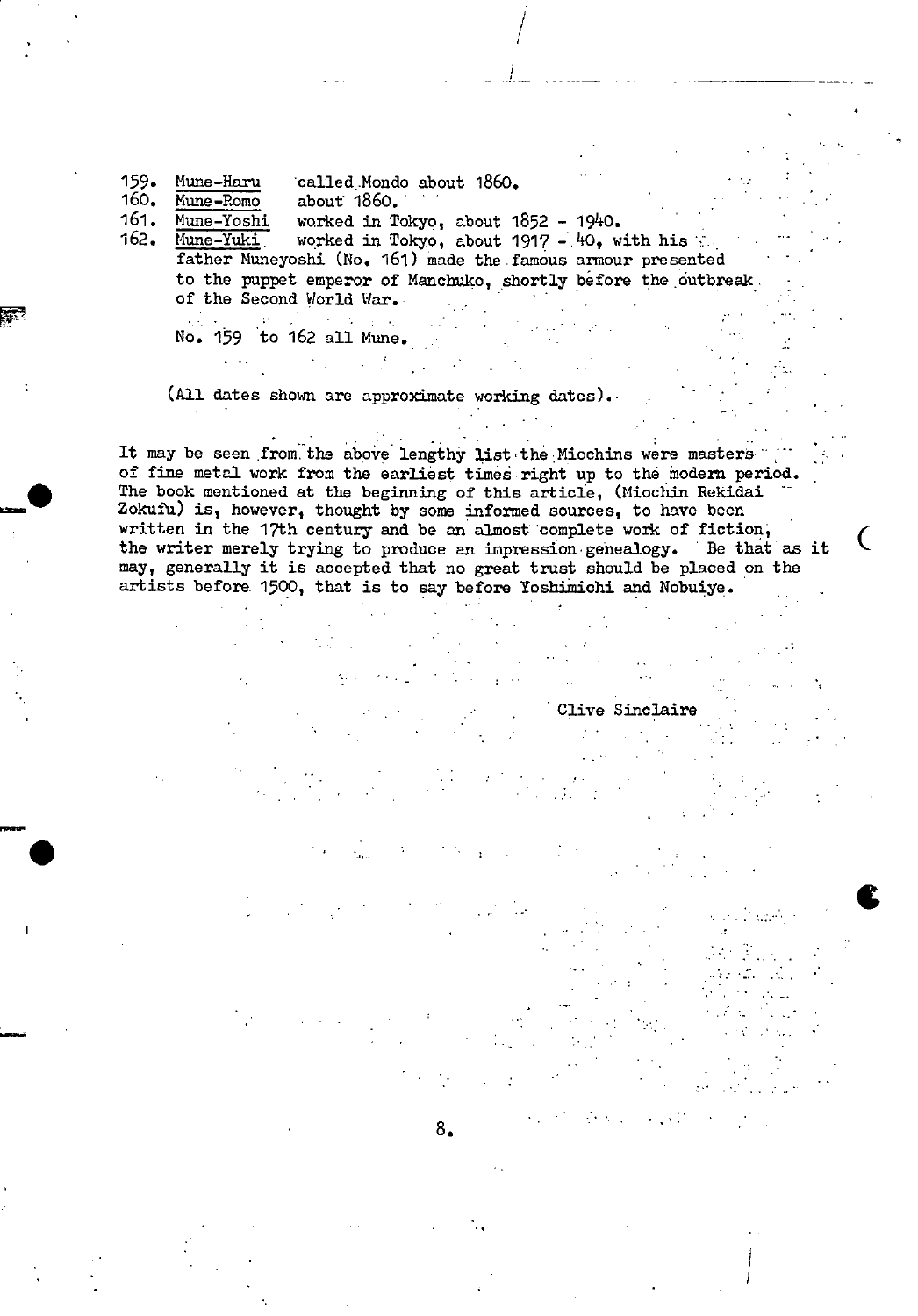| と宗徳    | 乡宗近     | 沙 京盛                                                                                                                                                                                             |
|--------|---------|--------------------------------------------------------------------------------------------------------------------------------------------------------------------------------------------------|
| ,宗忍。   | 15 京通   | 29. 京李                                                                                                                                                                                           |
| , 宋国   | g 宗 汔   | 3) 京買                                                                                                                                                                                            |
| , 宋 木火 | 15 京歲   | 3 京一                                                                                                                                                                                             |
| 乡宋国    | 少京松     |                                                                                                                                                                                                  |
| 广京高    | 20, 市木  | <b>罗宗屯</b>                                                                                                                                                                                       |
| 3 宋 元  | ,京套     | * 京荒                                                                                                                                                                                             |
| "宋内    | 2 京代    | 35 宗吉                                                                                                                                                                                            |
| 9. 宋辟  | 3) 市品   | ,宗水                                                                                                                                                                                              |
| 10 宋門  | 2 京國    | 39. 宗清                                                                                                                                                                                           |
| "一下明   | 乡京水     | 39. 京良                                                                                                                                                                                           |
| 2 京春   | 26, ボ 応 | 乡 宗奏                                                                                                                                                                                             |
| 9 京平   | 2 京依    | w   금 ) <i>2</i>                                                                                                                                                                                 |
| 4 宋利   | 25 宗下   | 些宗彦,                                                                                                                                                                                             |
|        |         | Up to the Time of Munesurie (No.37) the family nume was MAsuga $t^{\frac{11}{10}}$ $t^{\frac{11}{10}}$ of Munesurie (No.37) the family nume was MAsuga $t^{\frac{11}{10}}$ $t^{\frac{11}{10}}$ . |

دهنا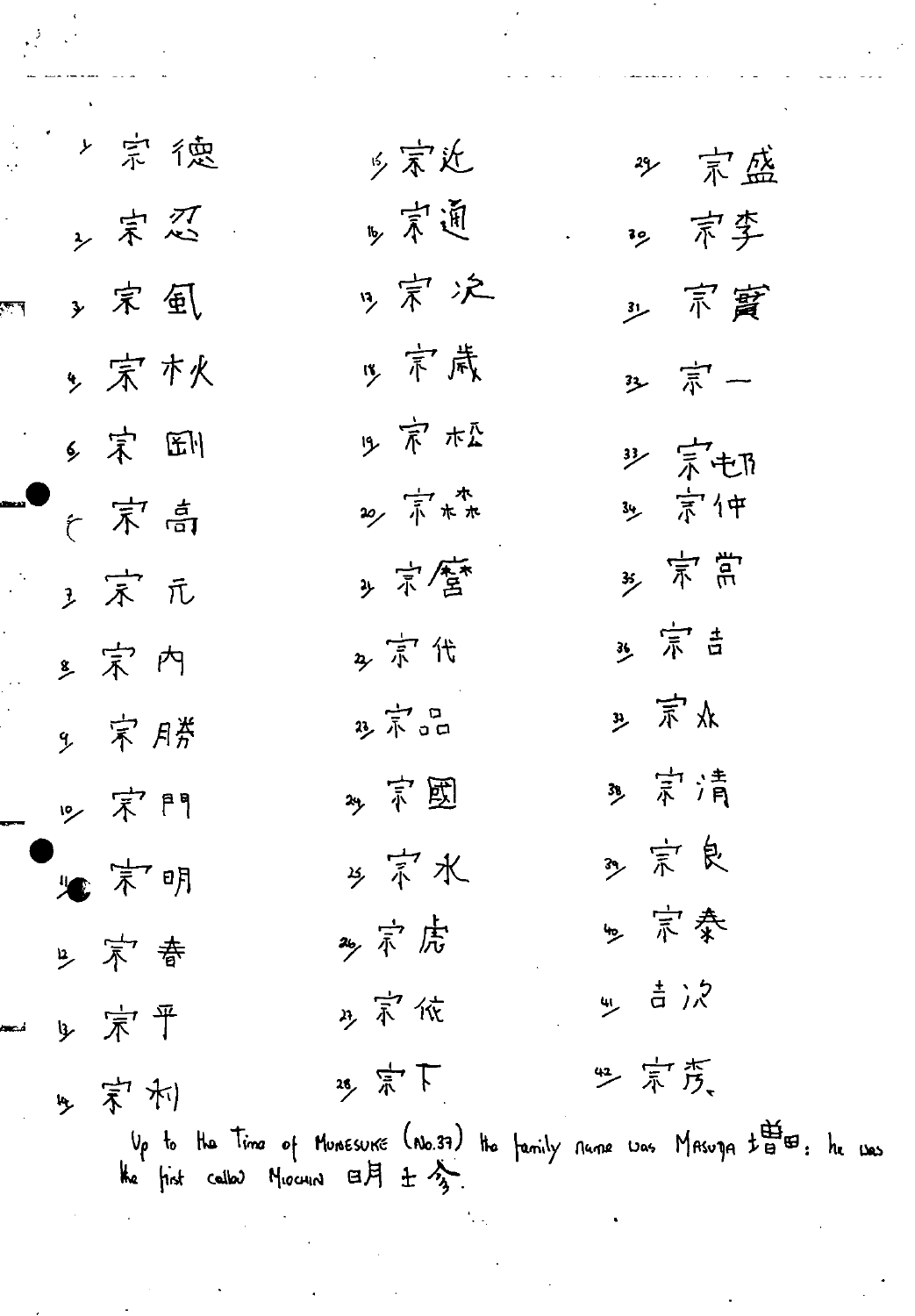| 9> 吉清 | 9. 京則   | <sup>, 國道</sup> |
|-------|---------|-----------------|
| 3年行   | 。 京政    | 2 航近            |
| "京直   | 3 宗安    | 2 意車            |
| "京盒   | 5. 京時   | my 边重           |
| 典宗兼   | 5. 表弘   | 乡 亮 园           |
| 四宗隅   | y 焘紀    | 乡重囡             |
| 9. 京重 | 吗春則     | "重則             |
| 8. 京連 | 吵养長     | " 京義            |
| 2 京忠  | sy 高焘   | 乡 宗時            |
| 多重家   | 少表右     | 80 成重           |
| s, 吉重 | o, 麂保   | 业信房             |
| ↑ 宗 結 | 15. 赉 久 | 红 房 車           |
| 5 宗義  | 5人人国    | 3) 國久           |
| 8,宗氏  | 2, 残画   | "人國廣            |

 $\frac{1}{\sqrt{2}}$ 

 $\overline{C}$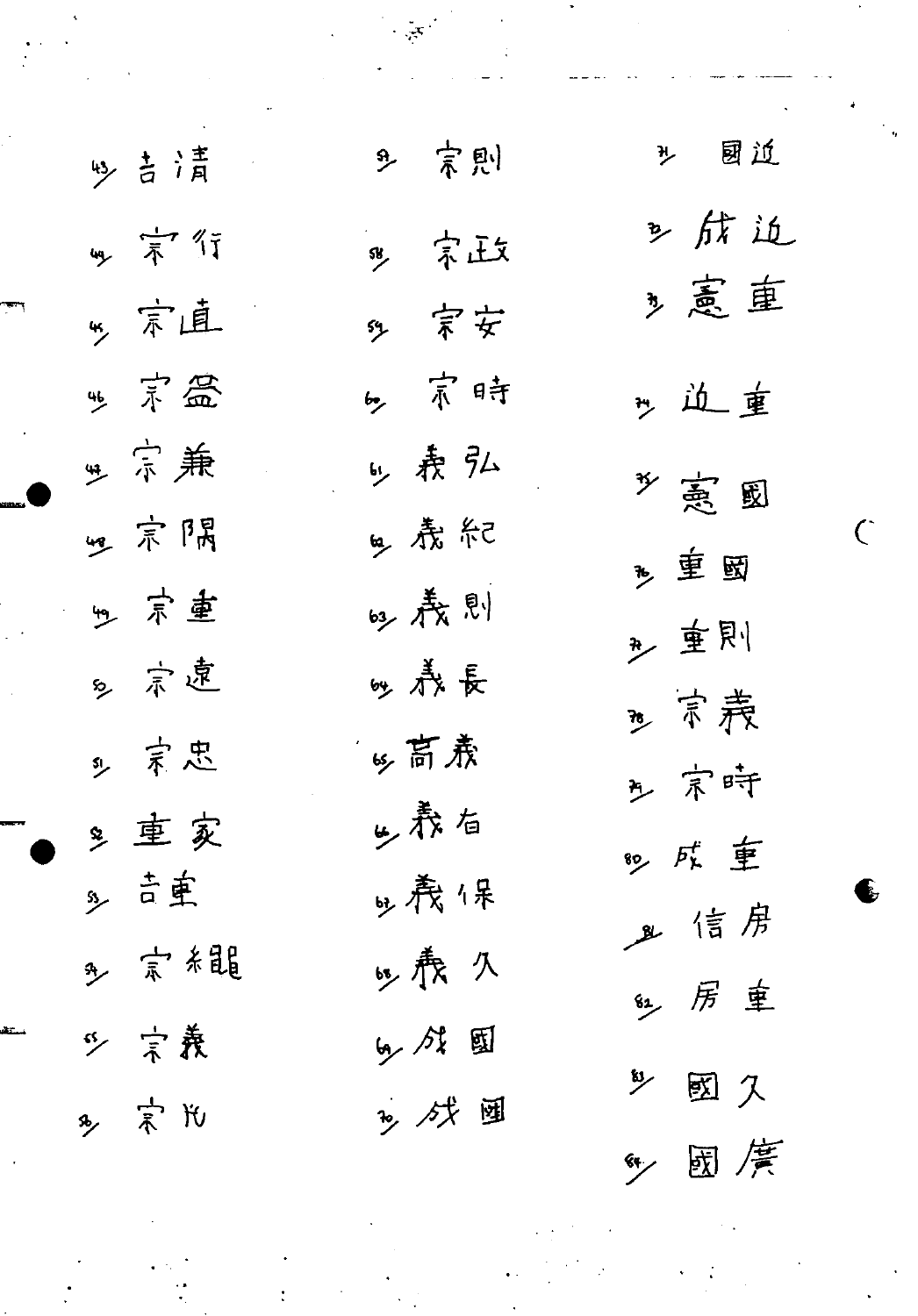| 多久家          | 189 吉之  | 15 房宗    |
|--------------|---------|----------|
| 多正文家         | my 吉貞   | 必家房      |
| ,次清          | 2 久吉    | 2 信備     |
| 8) 焘 保       | 19 信吉   | 113 信吉   |
| 8, 焘通        | 吵信磨     | 19 信行    |
| (<br>90 月券 義 | 哑房实     | 30 信糸町   |
| 9. 月茶正       | 吵信家     | 2 信正夕    |
| 多摩久          | 吐房信     | 13 信 光   |
| 多膝表          | 188 月芳家 | 巴貞家      |
| 9,長家         | 19. 京則  | 1gy 曰 家  |
| 多宗久          | 19信忠    | 115 景 家  |
| 多宋時          | 必信房     | 吵貞行      |
| 9. 吉久        | 必佶康     | 四宗 亥     |
| %古道          | 必房家     | 128 宗 信  |
| m 吉 重        | ヅ房吉     | 1.39 京 清 |
|              |         |          |

 $\label{eq:2.1} \frac{1}{\sqrt{2}}\left(\frac{1}{\sqrt{2}}\right)^{2} \left(\frac{1}{\sqrt{2}}\right)^{2} \left(\frac{1}{\sqrt{2}}\right)^{2} \left(\frac{1}{\sqrt{2}}\right)^{2} \left(\frac{1}{\sqrt{2}}\right)^{2} \left(\frac{1}{\sqrt{2}}\right)^{2} \left(\frac{1}{\sqrt{2}}\right)^{2} \left(\frac{1}{\sqrt{2}}\right)^{2} \left(\frac{1}{\sqrt{2}}\right)^{2} \left(\frac{1}{\sqrt{2}}\right)^{2} \left(\frac{1}{\sqrt{2}}\right)^{2} \left(\$ 

 $\sim 10^6$ 

 $\ddot{\cdot}$ 

 $\frac{1}{2} \sum_{i=1}^{n} \frac{1}{2} \sum_{j=1}^{n} \frac{1}{2} \sum_{j=1}^{n} \frac{1}{2} \sum_{j=1}^{n} \frac{1}{2} \sum_{j=1}^{n} \frac{1}{2} \sum_{j=1}^{n} \frac{1}{2} \sum_{j=1}^{n} \frac{1}{2} \sum_{j=1}^{n} \frac{1}{2} \sum_{j=1}^{n} \frac{1}{2} \sum_{j=1}^{n} \frac{1}{2} \sum_{j=1}^{n} \frac{1}{2} \sum_{j=1}^{n} \frac{1}{2} \sum_{j=1}^{n$ 

 $\mathcal{L}(\mathbf{z})$  and  $\mathcal{L}(\mathbf{z})$ 

 $\mathcal{L}_{\text{max}}$ 

ر<br>مسجد و المد

 $\mathcal{L}_{\mathcal{A}}$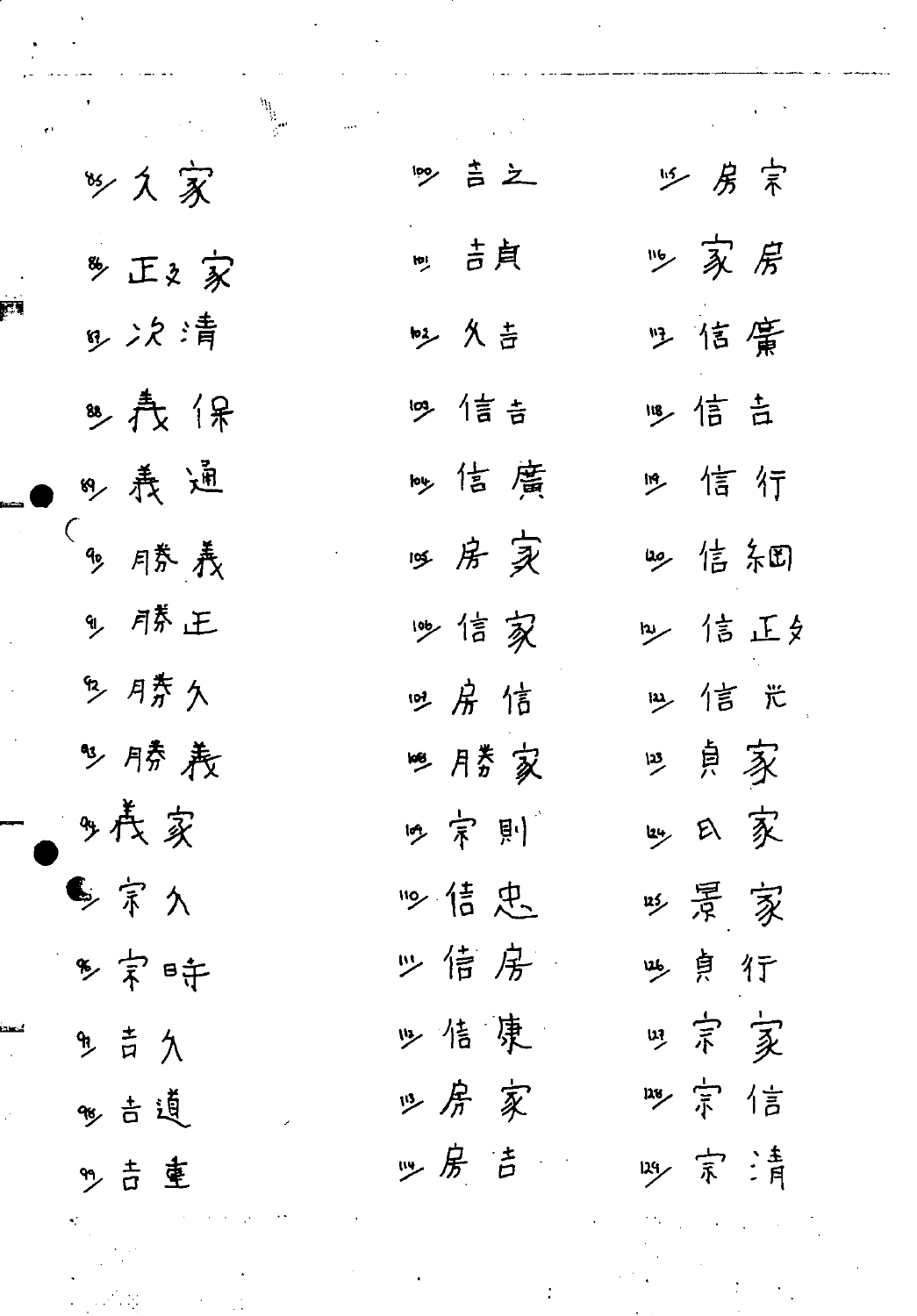| 生<br>金             | 3 宗長               |  |
|--------------------|--------------------|--|
|                    | B 京 斉              |  |
| $\mathbf{F}^{(1)}$ | 四王友                |  |
|                    | "正文家               |  |
|                    | 3 邦 當              |  |
|                    | 35 节 目力            |  |
|                    | 多营信                |  |
|                    | ツ 宗 水              |  |
|                    | 9.京家               |  |
|                    | 13 宗賢              |  |
|                    | 宗實<br>mo<br>K      |  |
|                    | 宗長<br>سيلا         |  |
|                    | 32 京 隅             |  |
|                    | 19 邻 偕             |  |
|                    | 京正<br>$\mathbb{F}$ |  |

15 宗正女 3 京土曽 9 宗 1近 四宗行 ツ 京 安 三京园 兰 宗文少 152 京廣 "京房 19 京月秀 三京安 19 京宣 9 京久 5 京吉 9 京春

19 京交 161 京吉 些宗行

 $\overline{C}$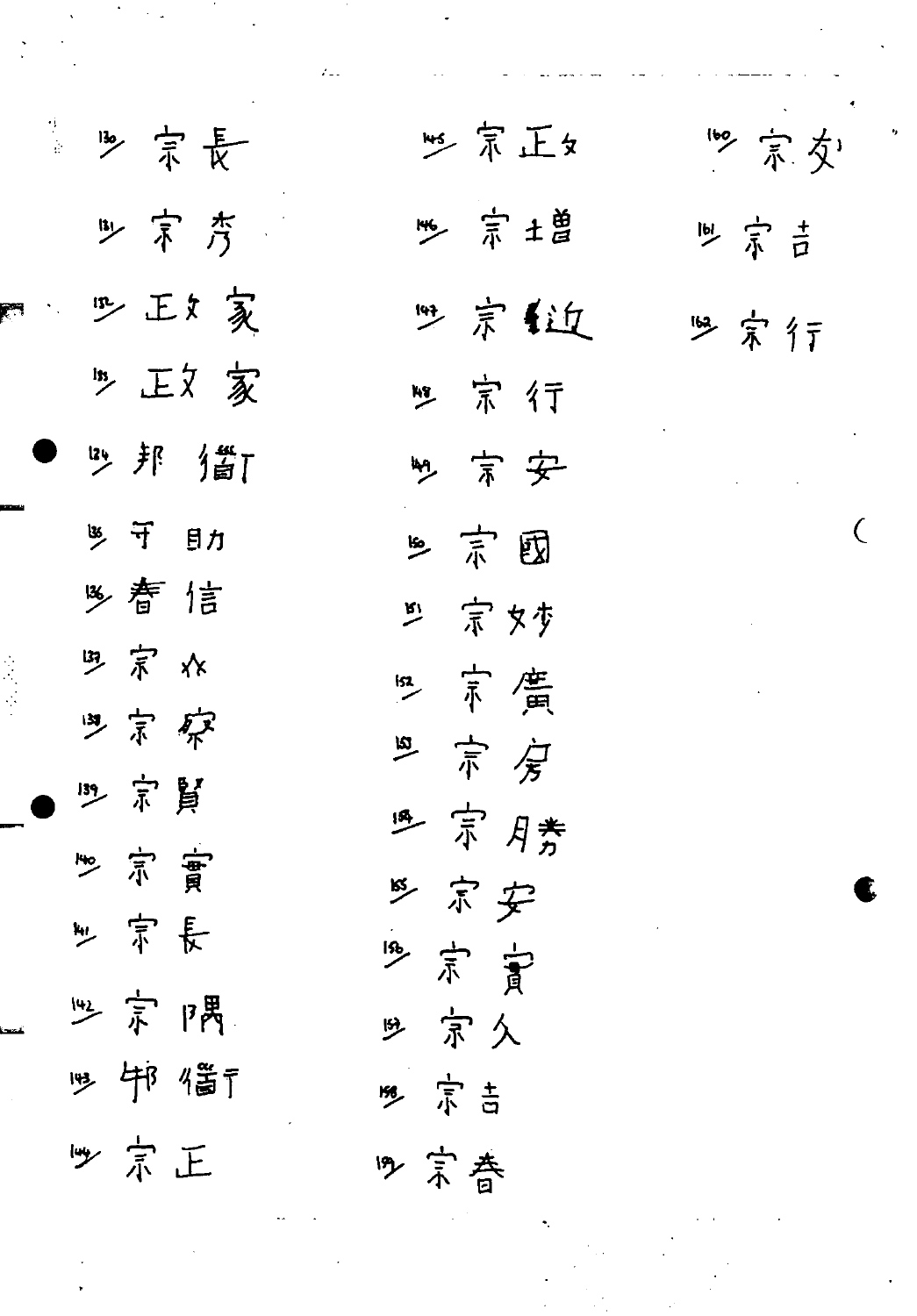## THE POLISHING OF JAPANESE SWORDS

(The following is a free translation, made by Syd. Howe, of a chapter from the book 'Shumi no Nihonto' by Shibata Mitsuo).

The true values of Japanese swords can only be displayed through the skilful work of smith and polisher. . Although the Japanese sword blade is - by virtue of its unique construction - the best in the world, yet skilled polishing adds lustre to the legends of the sword. There yet skilled polishing adds lustre to the legends of the sword. are several laborious stages involved in bringing a blade to a high degree of sharpness and polish for appraisal.

First the basic shape of the blade must be. adjusted and established, and then the peculiarities and idiosyncrasies of the particular smith's work must be brought faithfully to life in the jihada and hamon. To show correctly the period and style of the smith requires great maturity of skill on the part of the polisher, who must work as one with the smith. Irresponsible polishing of a blade may result in the total loss of its artistic value by changing **its** shape and style, and worse still, this may easily be irretrievable, beyond even the powers of a skilled polisher to restore. Polishing, therefore, should only be entrusted to an acknowled expert. Unfortunately, one all too often comes across blades which have been operated on by amateur polishers, who often seem to think that by removing "the worst of the rust and pits" they will save themselves some; polishing costs. In fact, the costs of polishing a blade depends far more on its length and style than just rust and pit removal, and such amateur work will usually result in higher costs rather than lower ones if the blade is not altogether ruined. Through the long hours of polishing the polishing the polishing the polishing. the polisher develops a great knowledge of the blade. hard work and tension have an indelible memory of the various styles, flavours of jitetsu and delicacies of hamon etc. ("from the hardness of the jitetsu, this looks like a Sagami blade  $\ldots$ .  $\blacksquare$  From the touch of the stone on an unsigned piece the polisher can appraise it, and this ability of appraiàal **is** recognised in the fact that present day sword appraisers include many sword polishers. .

The polishing technique **is** a rather difficult process, but I would **like**  to give here an outline. First of all the room should be bright and clean to avoid attracting dust and grit which would cause scratches. There must be good water and drainage available and much light, both natural and artificial. Polishing can largely be **ditided** into two stages - Shitajitogi, "Foundation Work", and Shiagetogi, "Finishing". Shitajitogi consists mainly of removing rust, tidying up and correcting. the nikuoki, which **is** the thickness-shape relationship throughput the • blade and vital to the overall style. Shiagetogi **is** the detail polishing to bring out all the details of jitetsu etc.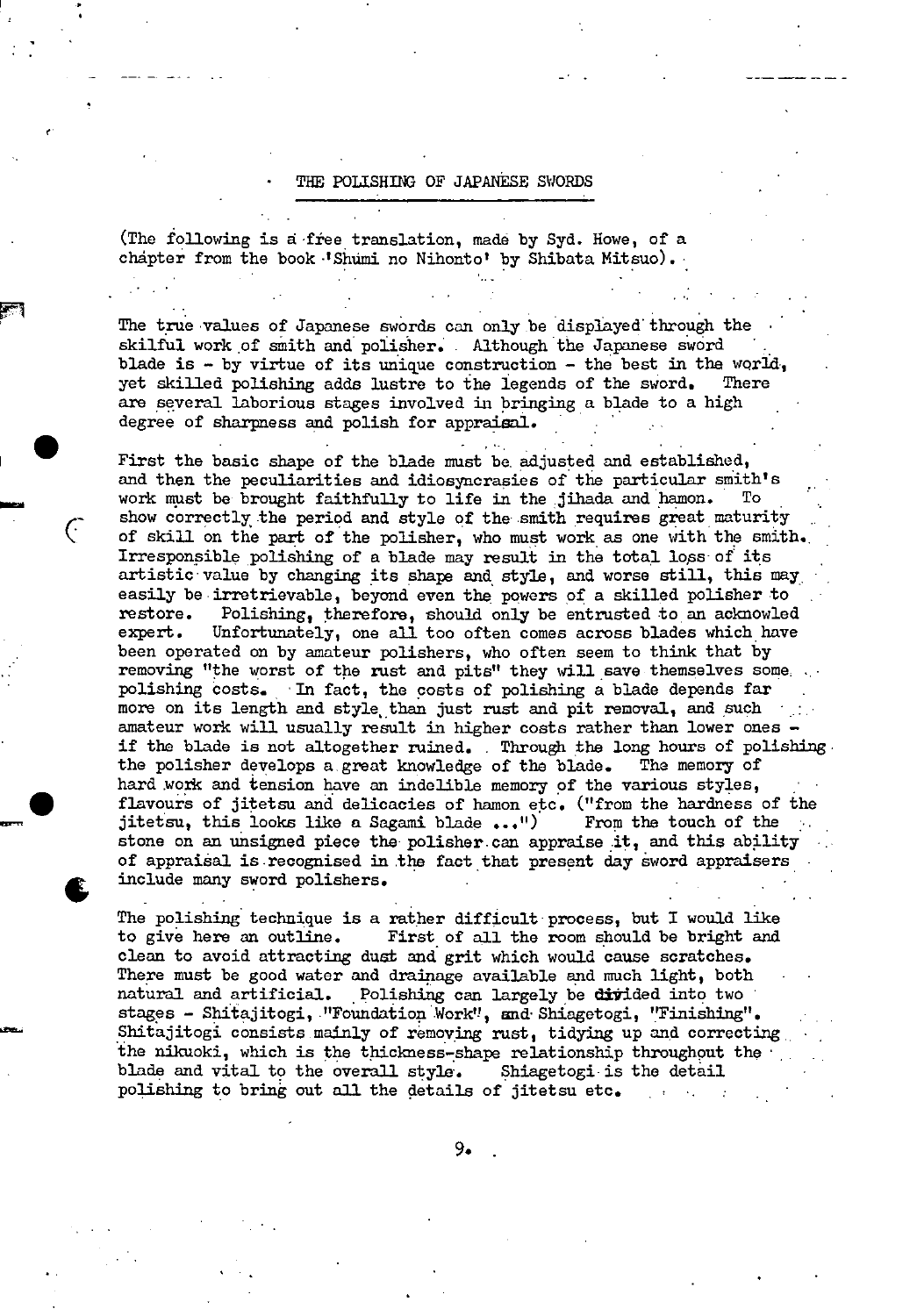Polishing begins by wrapping a piece of cloth (saide) round the blade, for handling and the blade then is applied to the various stones. The stone in use is secured to a small wooden-platform about  $30 \times 10$  cm which in its turn is secured onto a larger platform, the Todai no Makwa, on which it is held by a piece of wood, somewhat swan-necked in appearance, one end of which presses on the stone, whilst the other end is held down on the floor<br>by the polisher's foot. The polisher sits on a small adjustable stool and The polisher sits on a small adjustable stool and the correct posture is important, which must be held throughout the polishing, for if not, then body movement will occur, with resultant changes in the polishing angle, which *in* turn leads to distortion in the blade surface. Large quantities of water are used, and to avoid contamination by rust this is conveyed by wooden pipes and buckets.

'1

Various stones are used, always in the same order. For the heavily rusted blade - or one straight from the smith - a very rough diamond/emery stone is sometimes used ( a rough finish can be got, indeed with an electric grindstone, but this is quite contrary to the tradition of polishing and is, in fact; nothing but an abominable hangover from the war-tine massproduction period). I will now detail the true sequence of polishing.<br>The first stone used is Ivo. sometime called the "white stone". It is The first stone used is Iyo, sometime called the "white stone". very rough, either in solid or powder form and leaves marks similar to those of a-file. The next three stones are Kaisei-Nagura, Chu-Nagura (Chu = middle) and fine Nagura used in that order, to 'remove the marks of the rough grinding, and the Shitajitogi finishes with uchigumo ('innercloud' stone) which brings out the fine yakibu, ji-nie, ha-nie and the structure of the jitetsu.

Burning with anticipation, eyes riveted on the blade, the polisher, like a weary traveller groping through heavy mist, works a little faster, in anticipation of shortly reaching his destination.

On completion of the shitaji stage the polisher will take a short rest and changes his equipment for the next stage. Now he uses hazaya ("edge lustre") on the yakiba, this is fine flat flakes of uchikomo stuck with lacquer onto Yoshino paper. Using a small piece under his thumb he: polishes the edge white, at the same time smearing it with a paste of uchikumo. Gradually the yakiba "floats" to life. After the hazuya, uchikumo. Gradually the yakiba "floats" to life.<br>jizuya ("ji lustre") is used. This is similar to This is similar to hazuya, but with flakes of a very fine, razor hone like stone, called nakitatsu ("roaring dragon") (which bring the ji to a bluish finish, demonstrating the beautiful changes which bring the ji to a bluish finish, demonstrating the beautiful changes and brilliance of jihada and jitetsu. Nakitatsu can also be used on the blade as fine powder using a finger as lap.

Next comes the so-called "wiping", or nugui. Malachite (Kujaku = peacock) and magnetic iron oxide (called "Kinhada" by smiths, it is the anvil scale that drops off the hot metal during  $forging)$ , or Tsushima stone, are finely ground and made into a paste with clove oil (chogi). This paste is wiped on and off the ji, one part at a time, slowly the boundary between ji and ha becomes distinct. The exact formulae of nugui pastes have, in the past, The exact formulae of nugui pastes have, in the past, been kept as secrets between master and pupil, to be passed on only by word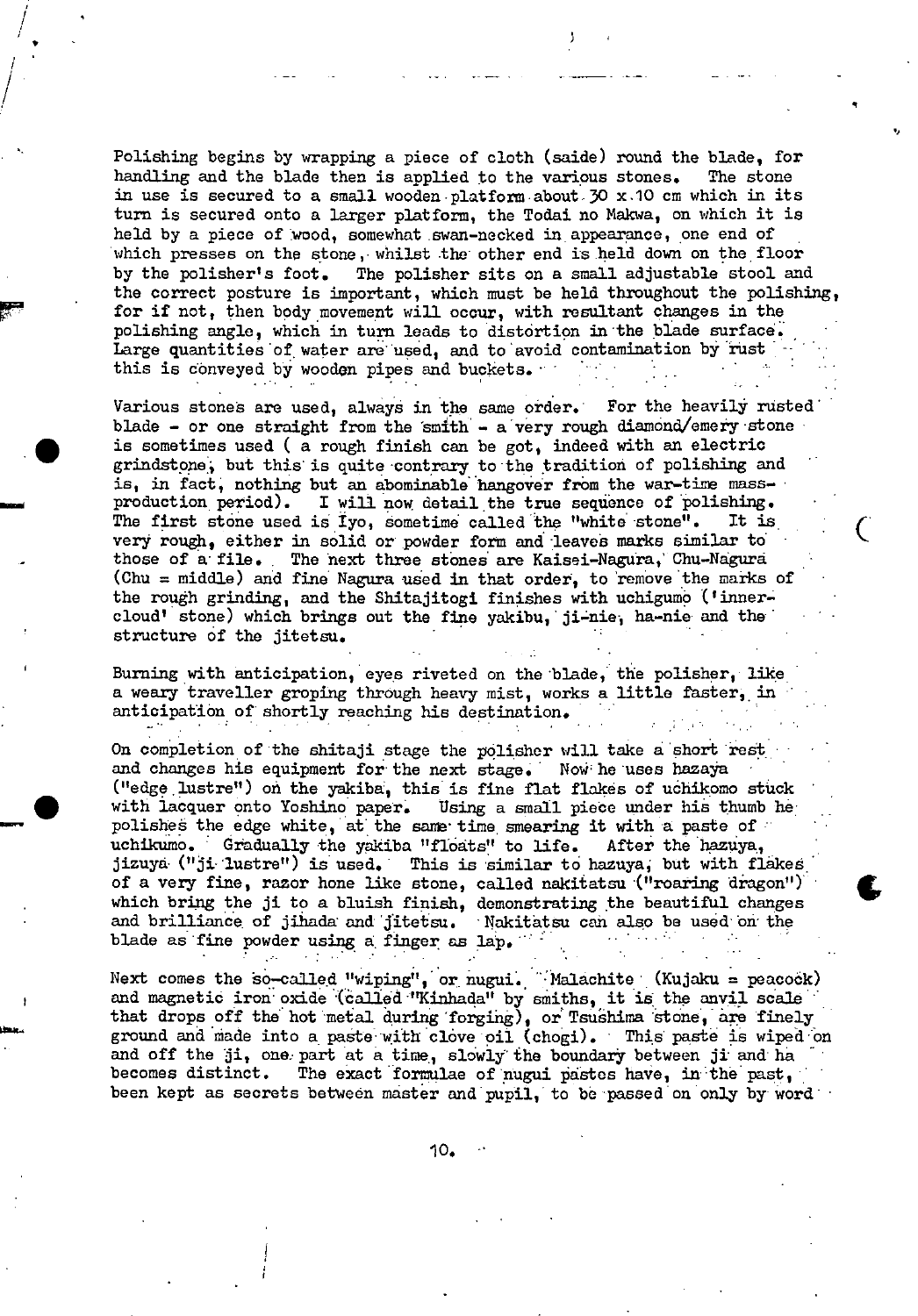of mouth. As it is a crucial stage in bringing out the colours of the jihada, the clarity of the Yakiba and any imperfections, it has been much studied. For example, if chromiun oxide powder is used, the jitetsu begins to show bluish black, and as this looks rather good, blades so treated are often prized by amateurs.

5

Now comes the shitamigaki. Here a long (10 cm) steel needle - migakibo - with one rounded and one sharp end is used. Patiently the polisher with one rounded and one sharp end is used. works along the shinogi, burnishing small areas at a time  $-$  about 2 cm  $$ using the sharp end of the needle (the rounded end is used for grooves etc.) until all is burnished bright. This is followed by a reworking with hazuya along the hamon to bring up its delicacies. This operation is known as hadori, and requires special skill, Inexperienced polishers tend to fail in this, bringing up a sort of white effect in the ji. Next comes the yokotegiri - finishing off the yokote etc. and the kissaki. It is very difficult to bring out the straight lines of the yokote and the hamon in the kissaki, and a piece of smoked bamboo is used on the blade to get all the lines straight (like a set-square). Hazuya is applied with a bamboo spatula and the polishing recommences with uchikumo paste, the whole of the rest of the blade being wrapped in a cloth to avoid accidental damage. Once the boshi is finished the whole blade Once the boshi is finished the whole blade is examined and any necessary amendments made. When the polisher is finally satisfied with the polish, he burnishes 7/8 lines on the part of the shinogiji hidden by the habaki and otherwise left unburnished. This is called "nagashi".

#### TAGANE ON TSUBA

 $\epsilon$ 

 $\blacksquare$ 

4

**t**

The article on the nakago-ana of tsuba in the last programme has prompted me to write one on those 'Tagane' or chisel marks that were placed on tsuba by the makers for decorative purposes, I think members may find this of use in identifying tsuba that are otherwise unsigned.

- 1. This type of tagane was used on soft metal tsuba from at least the early 16th century by the Tachikanagu-shi, Ko-kinko and Mino Goto workers, also by Hirata Hikozo and Nishigaki Kanshiro of Higo, the number of tagane varies. These are seldom found on iron tsuba.
- 2. Large coper plugs called 'sekigane' used by Bizen Buruga & Inshu Suruga Armourers schools, also by late Akasaka (rarely) and Tanaka schools. The Tanaka used plugs of well patinated copper decorated with gold and indented where the plug meets the plate metal of the tsuba.

11.

I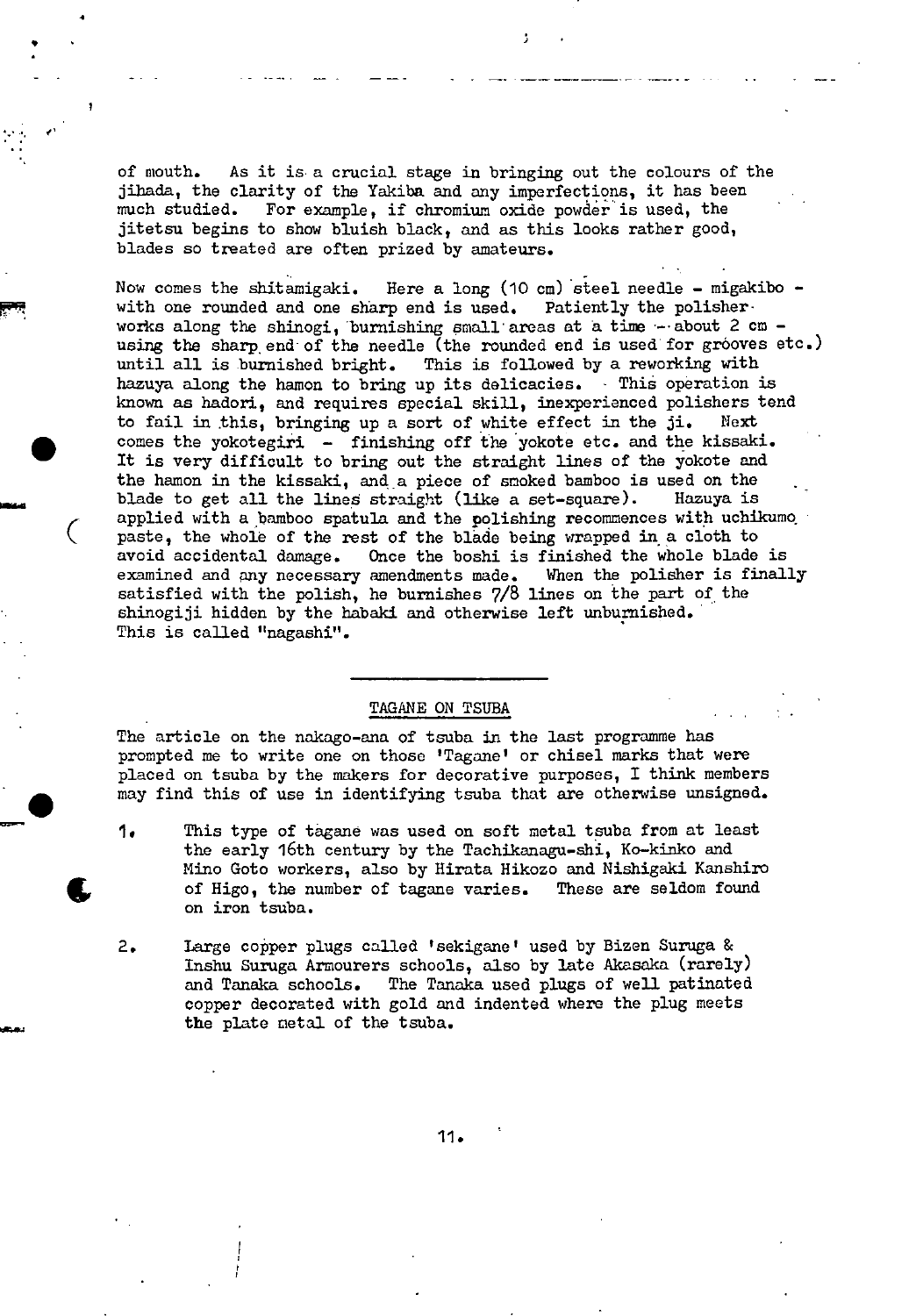# TAGANE ON TSUBA CONTD

Kamiyoshi Fukanobu.  $\mathfrak{Z}_{\bullet}$ 

Kamiyoshi Rakuju. 4.

Tsuba by these two Higo masters are mostly unsigned and, therefore, the rectangular marks known as 'kakushi tagane' are of prime importance in identification; since they are rather shallow they are often almost destroyed by re-fitting on a sword at a later date. √.<br>N

Bevelled sides to the nakago-ana used by Tsuchiya Yasuchika and 5. pupils.

Seen on Mino Goto tsuba of the Edo period.  $6.$ 

- Mostly on Namban and Hizen tsuba, the shape of the frame  $7.$ will vary.
- Akasaka school. Since the later Akasaka often used Higo  $8.1$ designs these heavy tagane make it easier to tell the two schools apart. e in

Needless to say, the above are general rules only - there are many exceptions.  $\mathcal{A}^{\mathcal{A}}$  .  $\mathcal{L}^{\text{max}}_{\text{max}}$ 

Alan Bale

 $12.$  $\mathcal{L}^{(1)}$  . The  $\mathcal{L}^{(1)}$  $\mathbb{R}^{\mathbb{Z}^2}$